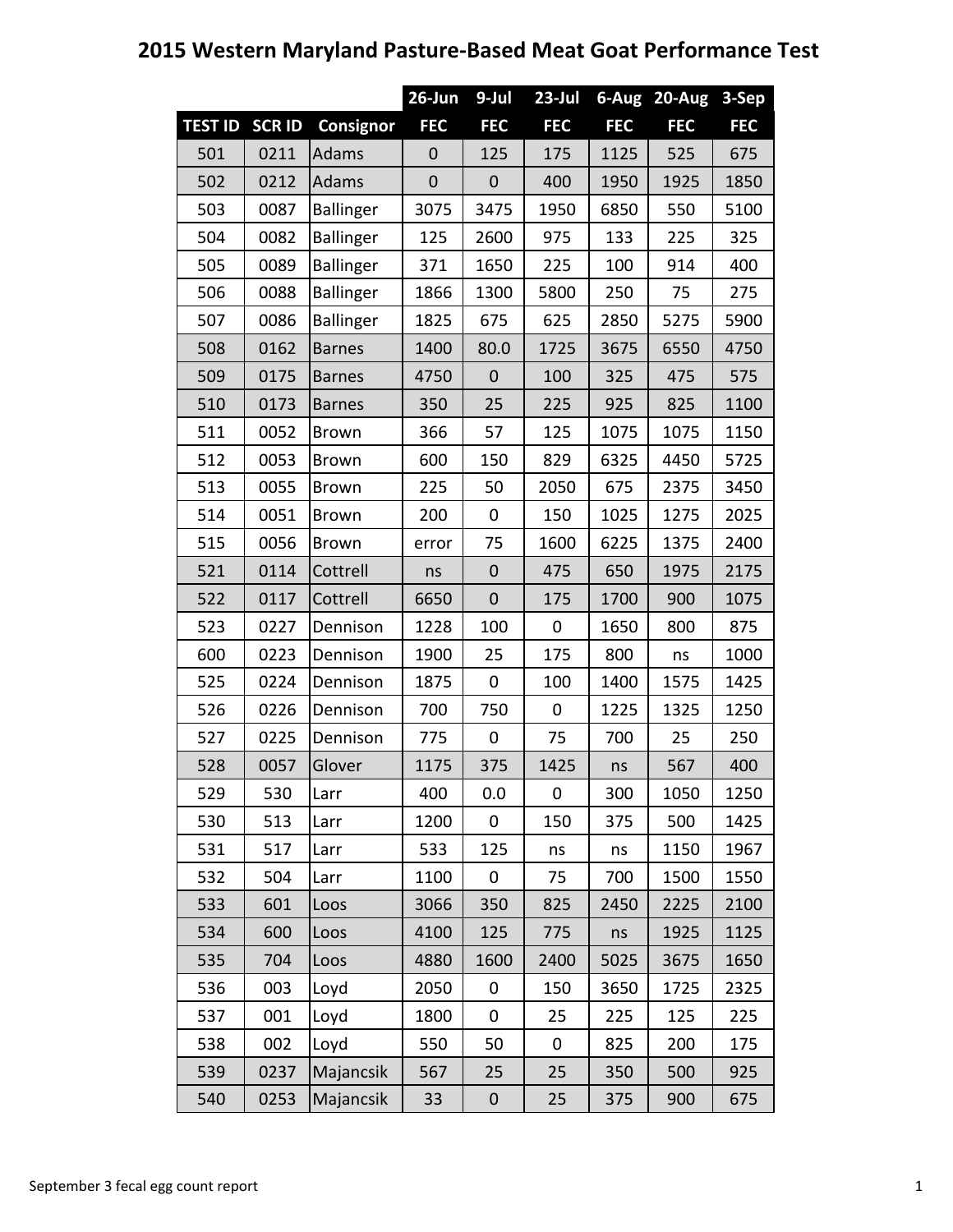### **26-Jun 9-Jul 23-Jul 6-Aug 20-Aug 3-Sep TEST ID SCR ID Consignor FEC FEC FEC FEC FEC FEC** 541 | 0222 | Majancsik | 7175 | 25 | 50 | 1425 | 4025 | 4525 542 | 0211 | Majancsik | 2350 | 100 | 75 | 550 | 475 | 925 543 | R126 | Maynard 544 R020 Maynard ns | na | 275 | 200 | 375 | ns Murphy 3625 75 225 950 1575 ns 546 3953 Murphy 1040 50 300 5600 4800 5725 547 3944 Murphy 50 125 125 1750 2325 2200 548 3847 Murphy 1400 200 725 3225 2225 2650 549 3737 Murphy 2275 250 1250 1225 2875 5925 550 3938 Murphy 950 0 175 1000 500 100 551 1520 Nelson 5666 0 100 300 1200 350 552 | 1513 |Nelson | 10025 | 0 | na | ns | 100 | 575 553 1515 Nelson 4633 75 375 750 900 950 554 1507 Nelson 11900 0 125 250 733 650 555 1518 Nelson 2367 0 350 125 75 450 556 | 1503 |Peters | ns | na | 100 | 475 | 775 | 475 557 1505 Peters 400 0 250 150 150 125 558 | 1507 |Peters | 367 | 0 | 200 | 1500 | 400 | 1100 559 1517 Peters 1200 0 175 1175 2500 1950 560 | 1509 |Peters | 1233 | 25 | 50 | 1675 | 2325 | 2950 561 1501 Pinneo 5320 1750 325 4750 10525 6850 562 1503 Pinneo 5366 425 625 3200 2000 2725 563 1515 Pinneo 8033 600 850 2400 1275 1525 564 1567 Pinneo 5760 280 750 1067 1350 1075 565 413 Pursel 0 0 0 25 75 400 566 0001 Purich 267 0 525 2000 4650 7825 567 0005 Purich 125 0 1150 2050 2125 2425 568 0002 Purich 50 0 1200 3300 1875 675 599 | 0087 |Reece | 75 | 0 | 75 | 150 | 650 | 600 570 0085 Reece 1300 500 825 1200 1900 2075 571 | 0088 |Reece | 2425 | 4675 | 4500 | 9225 | 6150 | 6300 572 | 0009 |Slavens | 2320 | 320 | 125 |11350| 12475 | 4850 598 | 0005 |Slavens | 3550 | 150 | 325 | 525 | ns | 650 574 | 0108 |Smith | 1000 | 275 | 575 | 4800 | 3400 | 3075 575 | 0110 |Smith | ns | 0 | 150 | 250 | 400 | 475 576 0111 Smith ns 100 300 800 1150 200

### **2015 Western Maryland Pasture-Based Meat Goat Performance Test**